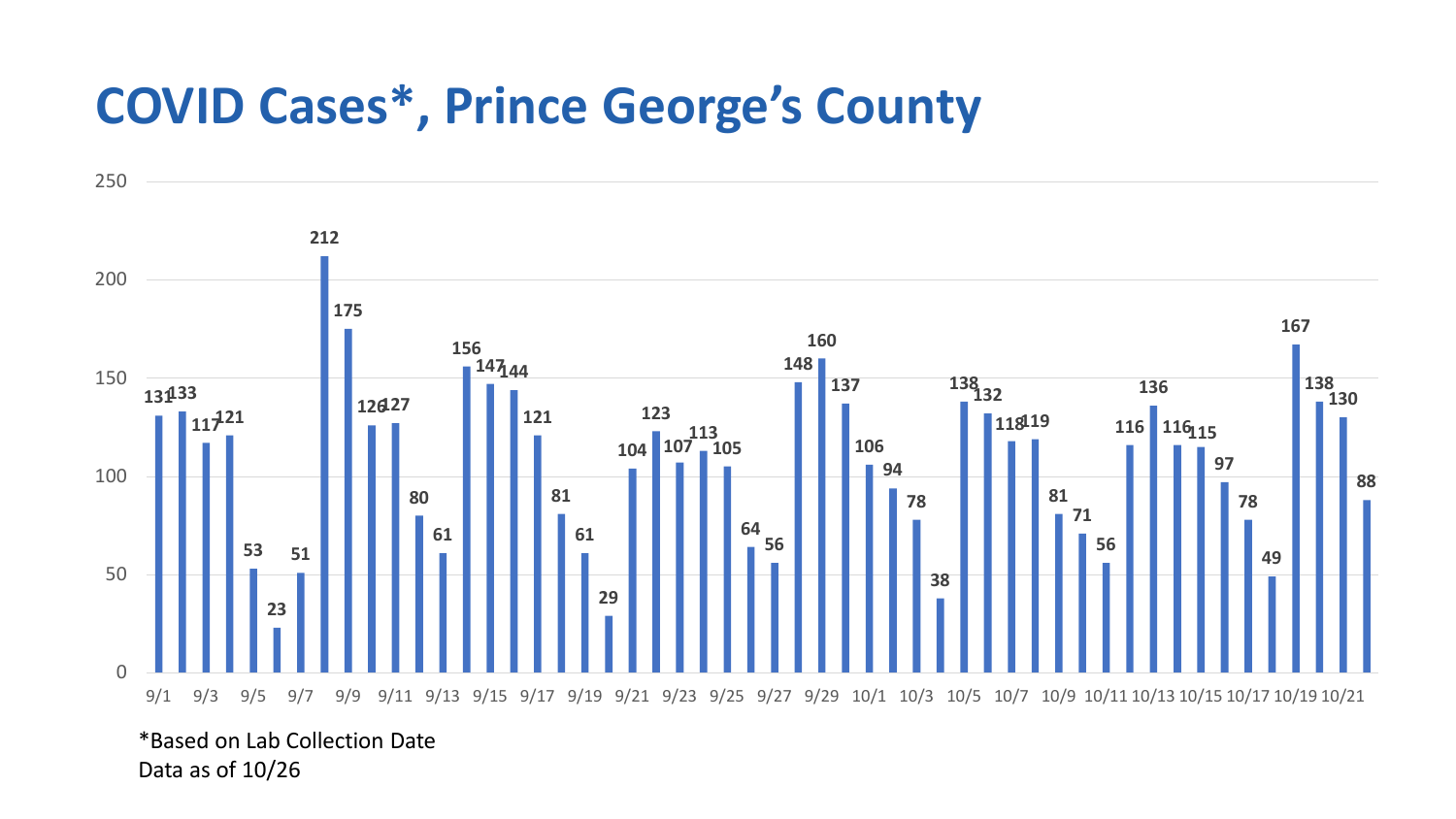## **COVID Average Daily Case Rate\* (last 14 days)**

**Prince George's County Average New Cases per 100,000 population**



\*Based on Lab Collection Date Data as of 10/26